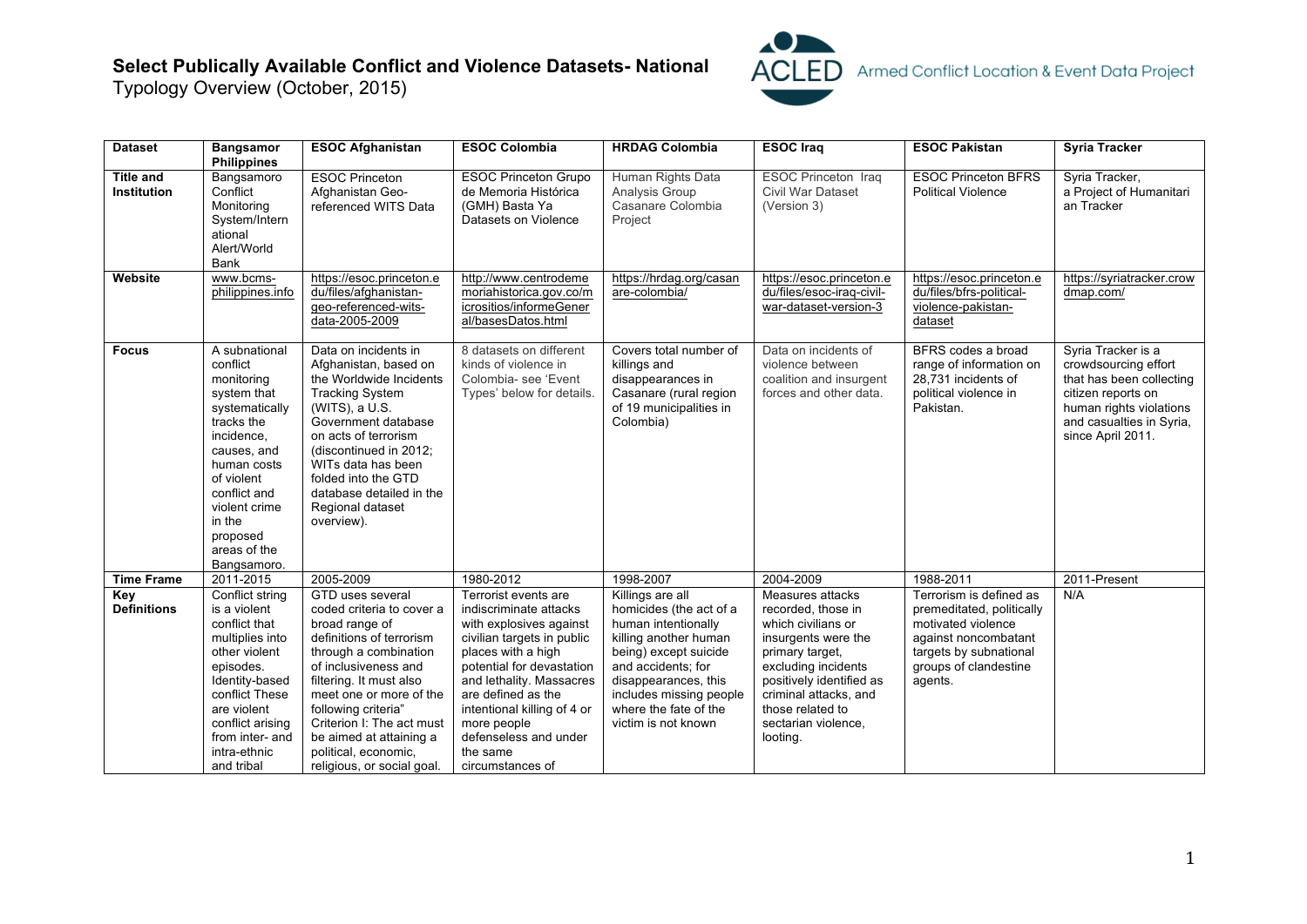|                     | identities.<br>violent<br>struggles<br>between and<br>among<br>families and<br>clans,<br>including<br>violence<br>emanating<br>from gender<br>differences.<br>and racial and<br>religious<br>tensions. They<br>include cases<br>of violence<br>arising from<br>honour<br>(maratabat)<br>issues. | Criterion II: There must<br>be evidence of an<br>intention to coerce,<br>intimidate, or convey<br>some other message to<br>a larger audience (or<br>audiences) than the<br>immediate victims.<br>Criterion III: The action<br>must be outside the<br>context of legitimate<br>warfare activities. | manner, time and place,<br>and distinguished by<br>the public display of<br>violence. Targeted<br>killings are the murders<br>of 3 or less defenseless<br>people in similar<br>circumstances of<br>manner, time and place,<br>committed by armed<br>actors. |                                        |                                                                                                                                                                             |                                                                                                                                 |                                                                           |
|---------------------|-------------------------------------------------------------------------------------------------------------------------------------------------------------------------------------------------------------------------------------------------------------------------------------------------|---------------------------------------------------------------------------------------------------------------------------------------------------------------------------------------------------------------------------------------------------------------------------------------------------|-------------------------------------------------------------------------------------------------------------------------------------------------------------------------------------------------------------------------------------------------------------|----------------------------------------|-----------------------------------------------------------------------------------------------------------------------------------------------------------------------------|---------------------------------------------------------------------------------------------------------------------------------|---------------------------------------------------------------------------|
| <b>Event Totals</b> | 7,972 -total<br>number of<br>people who<br>died, were<br>injured,<br>kidnapped or<br>trafficked<br>between 2011<br>and 2014.                                                                                                                                                                    | 7,847 incidents                                                                                                                                                                                                                                                                                   | 95 Terrorist attacks;<br>1,982 massacres;<br>39,058 kidnappings; 10,<br>203 mine attacks; 5,138<br>attacks on civilians'<br>property; 716 civilians<br>killed in military actions;<br>16,346 targeted killings;<br>854 attacks on towns                     | 2,553 missing persons;<br>9.983 killed | 193,264 "significant<br>activity"                                                                                                                                           | 28,731 incidents                                                                                                                | 128,330 (as of<br>September 16, 2015)                                     |
| <b>Event Types</b>  | Bombing;<br>Shooting;<br>Kidnapping/Ab<br>duction:<br>Ambuscade<br>Shooting;<br>Arson:<br>Clash/Encount<br>er                                                                                                                                                                                   | Assassination:<br>Hijacking;<br>Kidnapping;<br>Barricade Incident;<br>Bombing/Explosion;<br><b>Unknown</b><br><b>Armed Assault</b><br><b>Unarmed Assault</b><br>Facility/Infrastructure<br>Attack                                                                                                 | Kidnapping;<br>Mines: Terrorist<br>Attacks: Property/Asset<br>Damage; Attacks on<br>Settlements/Communiti<br>es;<br>Civilian deaths<br>(collateral damage);<br>Civilian deaths<br><i>(selective</i><br>assassinations); Massac<br>res                       | Killing; Disappearance                 | Number of attacks; total<br>number of IEDs<br>recorded; total number<br>of IEDs diffused:<br>number of direct fire<br>incidents; number of<br>suicide bombings<br>recorded. | Riots; violent political<br>demonstrations;<br>terrorism; state<br>violence; asymmetric<br>and symmetric<br>insurgent violence. | Chemical poisoning;<br>food tampering; killed;<br>revenge killings; rape; |
| <b>Actor Types</b>  | Civilian:<br>Incumbent                                                                                                                                                                                                                                                                          | The "Perpetrator Group<br>Name" field contains                                                                                                                                                                                                                                                    | Guerilla: Guerilla-<br>FARC; Guerilla-ELN;                                                                                                                                                                                                                  | Noted where possible.                  | Data does not include<br>any information                                                                                                                                    | Actor noted in event<br>description but there is                                                                                | Civilians and armed<br>groups.                                            |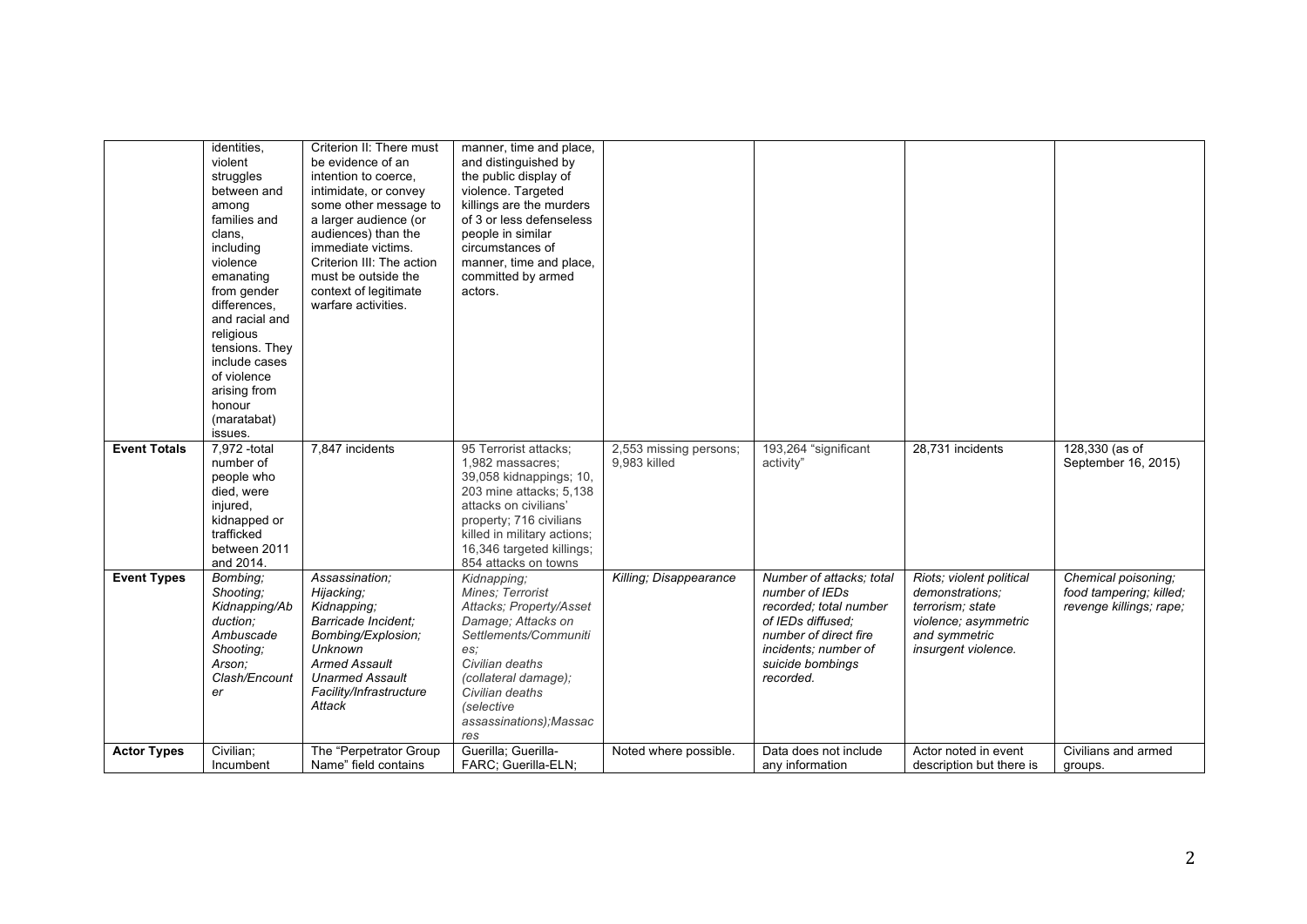## **Select Publically Available Conflict and Violence Datasets- National**

Typology Overview (October, 2015)



|                               | local officials;<br>Teachers;<br>AFP;<br>MILF;<br>Undetermined:<br>Children:<br>Private<br>Security;<br>Abu Sayaff;<br>Family/Clan;<br>Businessman                                                                                                                  | the name of the group<br>that carried out the<br>attack. WITs data<br>excludes actions<br>initiated by the State.                                                    | paramilitary group;<br>police force;<br>unidentified armed<br>group. |                                                                                                            | pertaining to the<br><b>Coalition Force units</b><br>involved, Coalition<br>Force casualties or<br>battle damage incurred<br>as a result of the<br>reported incidents. It<br>does capture violence<br>against civilians and<br>between non-state<br>actors only when US<br>forces are present. | no systematic coding<br>system for actors.                                                    |                                                                                                |
|-------------------------------|---------------------------------------------------------------------------------------------------------------------------------------------------------------------------------------------------------------------------------------------------------------------|----------------------------------------------------------------------------------------------------------------------------------------------------------------------|----------------------------------------------------------------------|------------------------------------------------------------------------------------------------------------|------------------------------------------------------------------------------------------------------------------------------------------------------------------------------------------------------------------------------------------------------------------------------------------------|-----------------------------------------------------------------------------------------------|------------------------------------------------------------------------------------------------|
| <b>Time Scale</b>             | Daily/Event                                                                                                                                                                                                                                                         | Daily/Event                                                                                                                                                          | Daily/Event                                                          | Daily/Event                                                                                                | Daily/Event                                                                                                                                                                                                                                                                                    | Daily/Event                                                                                   | Daily/Event                                                                                    |
| Location<br><b>Scale</b>      | Local                                                                                                                                                                                                                                                               | Local                                                                                                                                                                | Local                                                                | Local                                                                                                      | Local                                                                                                                                                                                                                                                                                          | Local                                                                                         | Local                                                                                          |
| Location<br>Precision         | City/town                                                                                                                                                                                                                                                           | Georeferenced                                                                                                                                                        | City/town                                                            | City/town                                                                                                  | City/town                                                                                                                                                                                                                                                                                      | City/town                                                                                     | Georeferenced                                                                                  |
| Fatality<br><b>Accounting</b> | Records<br>whether<br>incident<br>resulted in<br>death,<br>kidnapping,<br>injury, forced<br>displacement                                                                                                                                                            | Data includes account<br>of fatalities.                                                                                                                              | Records "number of<br>victim fatalities."                            | Numbers of killings and<br>disappearances                                                                  | Data does not include<br>any information<br>pertaining to the<br><b>Coalition Force units</b><br>involved, Coalition<br>Force casualties or<br>battle damage incurred<br>as a result of the<br>reported incidents                                                                              | Measures total fatalities<br>in "terrorist attacks" and<br>from "other political<br>violence" | Measures deaths<br>reported through<br>crowdsourcing and<br>uses a verification<br>system.     |
| <b>Data Sources</b>           | Regional and<br>provincial<br>police offices<br>in the<br>Autonomous<br>Region in<br>Muslim<br>Mindanao,<br>supplemented<br>by news<br>stories from<br>the Philippine<br>Daily Inquirer,<br>a national<br>daily, as well<br>as six local<br>newspapers:<br>The BCMS | Open sources manually<br>using commercial<br>subscription news<br>services, the USG's<br>Open Source Center<br>(OSC), local news<br>websites reported in<br>English. | Human rights reports<br>and press                                    | 15 different sources.<br>See<br>https://hrdag.org/conten<br>t/colombia/results-<br>paper.pdf for full list | Government, private,<br>and public sources                                                                                                                                                                                                                                                     | Press sources                                                                                 | Crowdsourced using<br>Twitter, pictures,<br>emails, and texts. All<br>subject to verification. |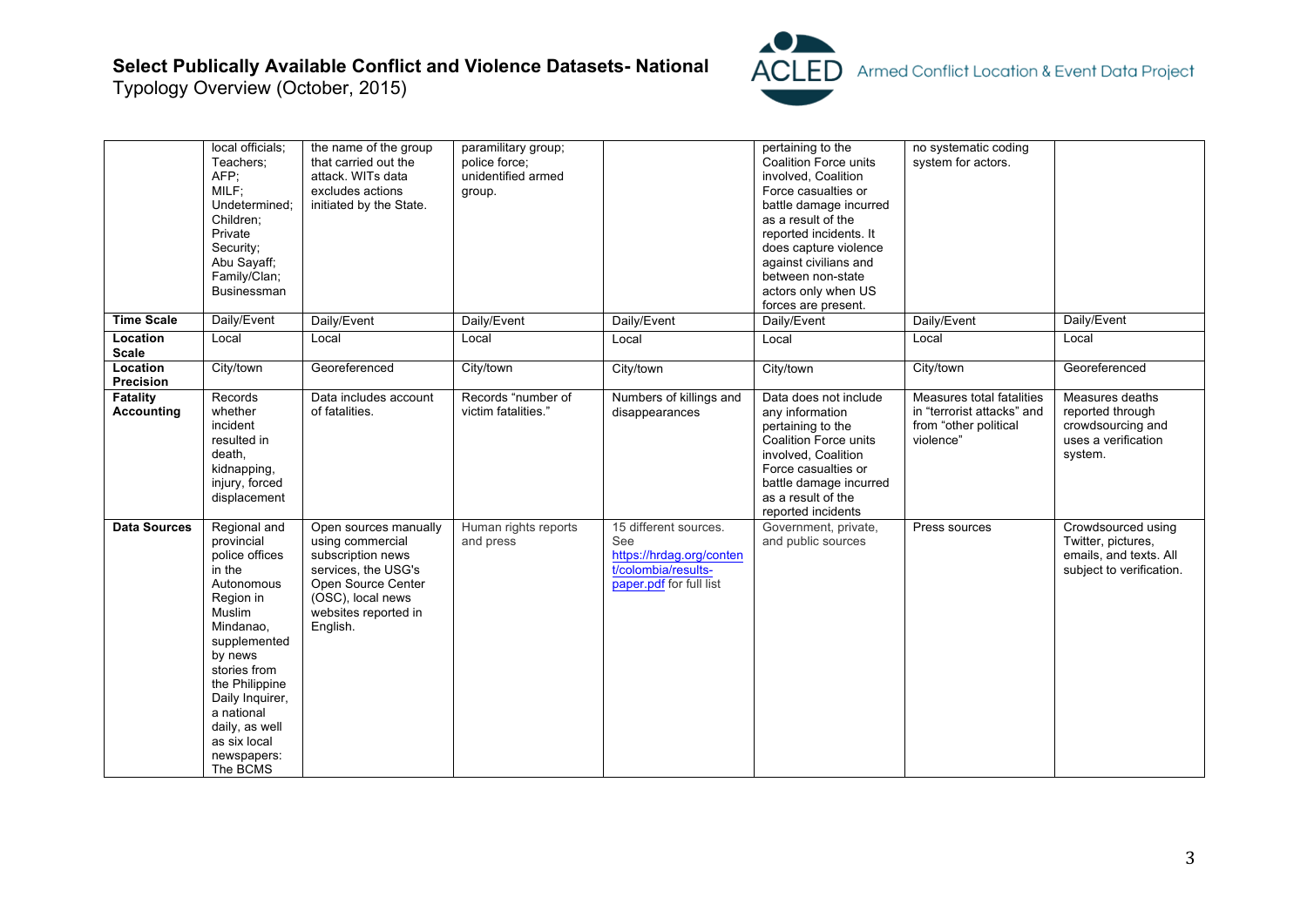|                 | also relies on<br>reports of<br>UNHCR.                                           |                                                                                                                                                                                                                                    |                                                                                                                                                              |                                                                                             |                                                                                                                      |                                                                                                                      |                                                                                                |
|-----------------|----------------------------------------------------------------------------------|------------------------------------------------------------------------------------------------------------------------------------------------------------------------------------------------------------------------------------|--------------------------------------------------------------------------------------------------------------------------------------------------------------|---------------------------------------------------------------------------------------------|----------------------------------------------------------------------------------------------------------------------|----------------------------------------------------------------------------------------------------------------------|------------------------------------------------------------------------------------------------|
| <b>Benefits</b> | Provides data<br>on a wide<br>spectrum of<br>political<br>violence and<br>crime. | Records when incidents<br>are claimed by<br>attackers and when<br>children were involved.                                                                                                                                          | Covers a wide range of<br>event types from 1980-<br>2012. Data files are<br>organized according to<br>event type.                                            | Covers killings and<br>disappearances In one<br>of the most violent<br>regions of Colombia. | Records incidents and<br>does not determine if<br>act is "terrorist" in<br>nature based on the<br>actor(s) involved. | Records incidents and<br>does not determine if<br>act is "terrorist" in<br>nature based on the<br>actor(s) involved. | Data is realtime and<br>crowdsourced, with a<br>verification system and<br>an interactive map. |
| Codebook        | http://bcms-<br>philippines.info<br>/vers1/method<br>ology                       | Info on the WITs data<br>(integrated into the GTD<br>database) is no longer<br>available online. See<br>here for a report on the<br>methodology:<br>http://www.terrorismana<br>lysts.com/pt/index.php/p<br>ot/article/view/88/html | N/A. Inclusion and<br>exclusion criteria found<br>here:<br>http://www.centrodeme<br>moriahistorica.gov.co/m<br>icrositios/informeGener<br>al/basesDatos.html | https://hrdag.org/conten<br>t/colombia/cansaresum<br>mary.html                              | https://esoc.princeton.e<br>du/subfiles/codebook-<br>iraq-civil-war-dataset-v3                                       | http://www.princeton.ed<br>u/~ins/papers/BFJRS 2<br>013 PK Data v10 1.p<br>₫f                                        | https://syriatracker.crow<br>dmap.com/page/index/                                              |

#### **Additional Data Projects (by country or ethno-region)**

#### *Arab Awakening Project*

http://merp.osu.edu/node/3

Coverage: 18 Arab states in the Middle East North Africa region as well as Iran, Sudan, Israel/Palestine and Cyprus from 2010-2011 Event types: Protests and coercive policing Event totals: 6,862

#### *Colombia: CERAC*

http://www.cerac.org.co/en/resources/conflict-data.html Coverage: War deaths, 1988-2002 Event types: Dataset is currently being updated and unavailable. (message generated on website 9/21/2015) Event totals: Dataset is currently being updated and unavailable. (message generated on website 9/21/2015)

#### *Indonesia National Violence Monitoring System*

#### www.snpk-indonesia.com

Coverage: conflict (including conflict triggered by problems related to natural resource, governance, separatism, local elections, identity and popular justice); (ii) domestic violence; (iii) crime; and (iv) violence during law-enforcement from 1998 to present Event types: Dataset currently unavailable (10/31/2015) Event totals: Dataset currently unavailable (10/31/2015)

#### *Kurdish Conflict Database (KCD)*

http://gis.calvin.edu/data.html Coverage: 1959-2007